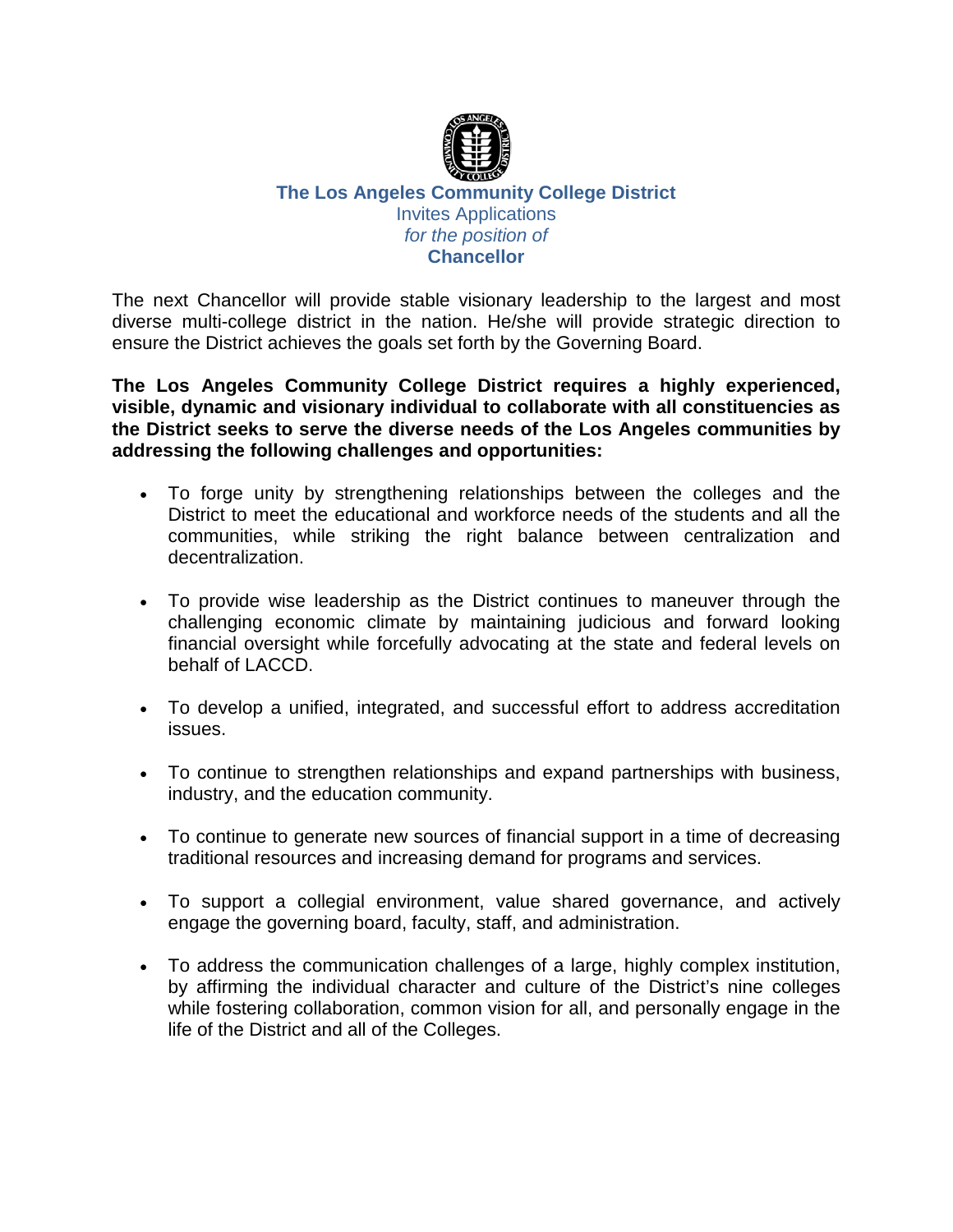- To encourage innovation and spearhead a District-wide student success initiative to improve retention and completion, graduation, and transfer rates throughout the District's Colleges.
- To bring integrity and transparency to the final stage of bond measure support projects and develop a long-term strategy for maintenance and refurbishment of an aging infrastructure.
- To improve efficiency throughout the District by involving and empowering stakeholders while building consensus around commitment to students and common interests.

**The Los Angeles Community College District is seeking a leader who possesses an understanding of the complexity of a large multi-college District and a successful track record in the areas listed below.**

#### **Student Learning and Success**

- A passionate and articulate student-centered advocate for quality programs that address the unique needs of students.
- Promotes teaching, learning, and student success by supporting innovation and faculty development.
- Understands and values the diversity within the student populations at each of the District's nine colleges.

#### **Strategic Leadership and Organizational Planning**

- Provides leadership in District-wide strategic planning, technology, information systems, and facilities master planning.
- Leads the District through the accreditation process, continuous quality improvement, and data-driven informed decision making.
- Is an approachable, highly visible leader throughout the District who provides leadership, inspiration and support.
- Has a successful track record of raising funds, managing budgets and demonstrating good fiscal management.
- Builds on existing relationships and creates new relationships with K-12 systems, colleges, and universities.

#### **Constituency Groups**

• Extensive, proven experience working effectively with bargaining units with multiple collective bargaining agreements.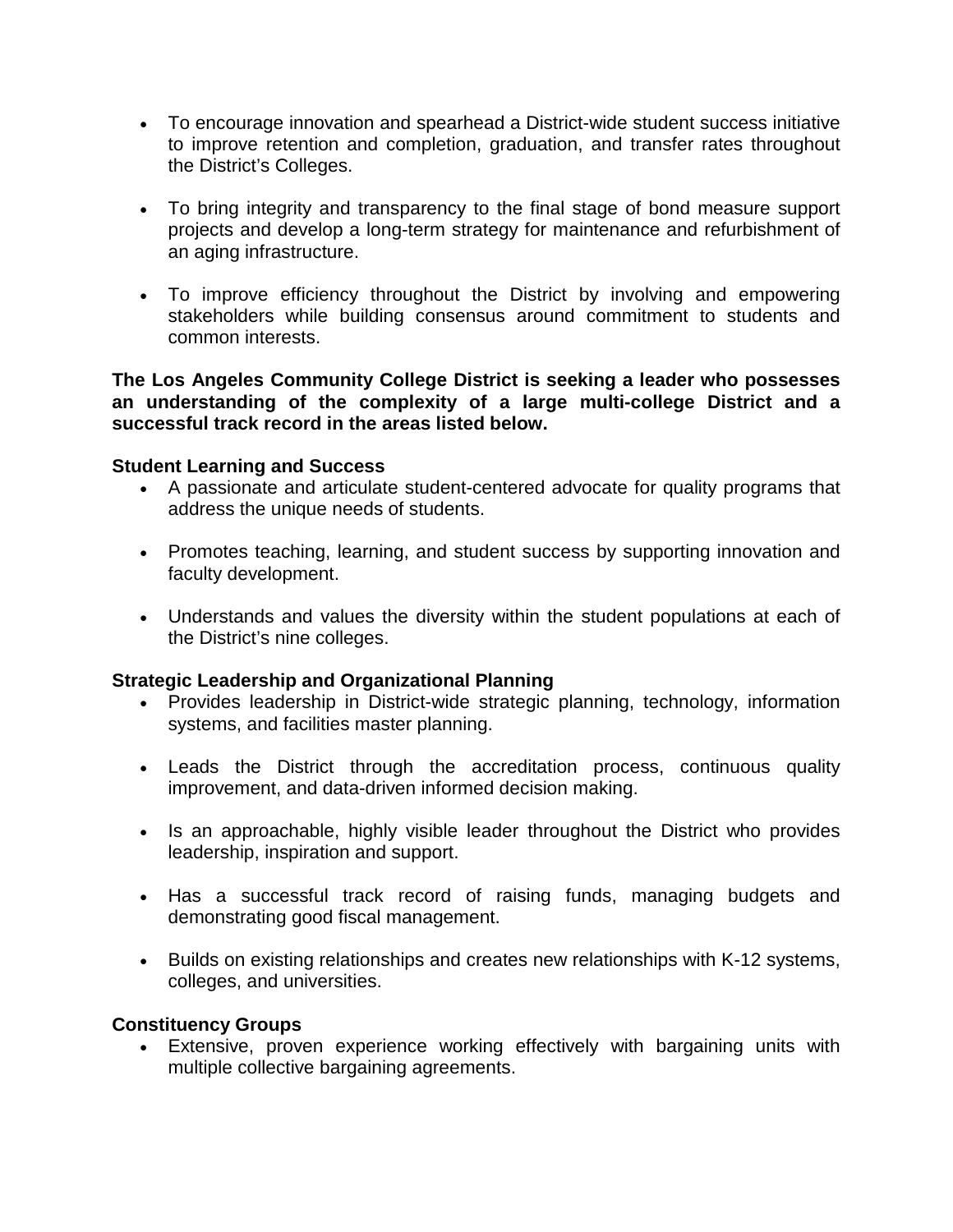- Building effective, collaborative relationships in a culture of participatory governance.
- A listener and communicator who practices genuine collaboration with faculty, administration, staff and students

### **Leadership, Governance and Advocacy**

- A visionary and passionate leader who fosters top-quality programs in college transfer, technical career education, and economic development initiatives.
- A leader committed to a culturally inclusive environment that promotes diversity, collaboration, communication, and collegiality in achieving the District's goal of maintaining a learning-centered environment.
- A successful advocate who will influence the local, state, and national legislative processes to advance the mission of the District.
- A politically astute ambassador for the District to the external community.
- A leader committed to personal and professional integrity with high ethical standards.
- A proven leader who can unify the Board of Trustees around key priorities and work collaboratively and effectively to manage competing interests.

# **Necessary Skills**

- A superb communicator with exceptional listening skills and open to constructive input and criticism.
- A leader with a genuine passion for all students.
- A problem solver who will provide clear benchmarks to measure success.
- A superior team builder who possesses a management style that is inclusive, visible, proactive, collaborative, open, approachable, and accessible.
- A strong administrator with experience at a multi-campus community college.

# **Minimum Qualifications**

- An earned master's degree or other equivalent advanced degree from an accredited college or university.
- Five years of full-time experience or its equivalent as a senior executive in education, business, industry, or government.

# **Preferred Qualifications**

- An earned doctorate degree from a regionally accredited college or university.
- At least seven years of senior level experience in a community college or four-year college or university.
- Knowledge of the laws, rules, and regulations governing the California Community Colleges.